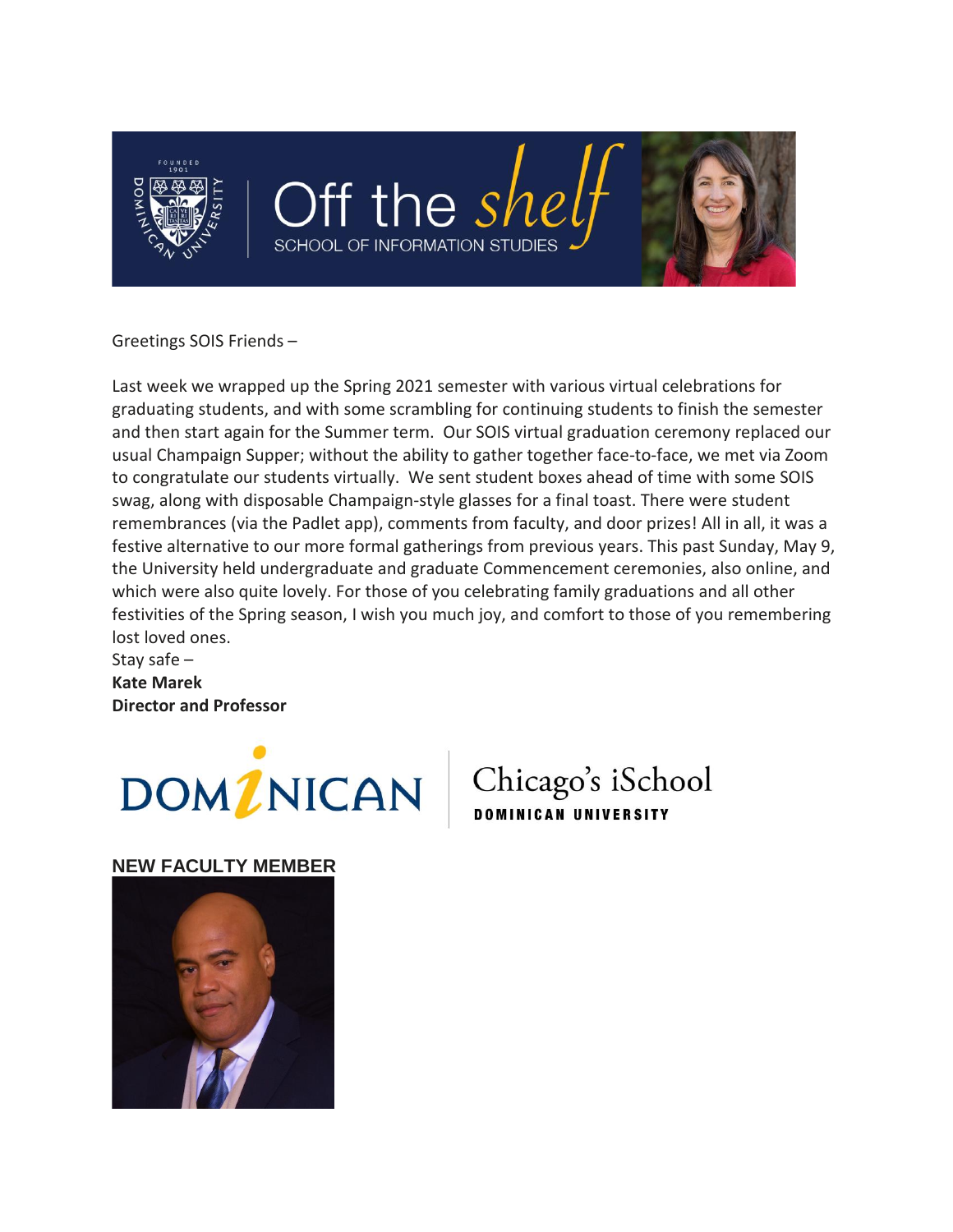As we look ahead to fall, we are excited to announce a **new faculty member. Anthony W. Dunbar**, Ph.D and MLIS from UCLA, and M.Ed. in Teaching and Learning from the University of Utah, is a thought leader in the areas of equity, inclusion, diversity (EID), and social justice applied to race and gender as well as economic and information resources. His dissertation focuses on applying a Critical Race Information Theory Lens to Information Studies. We are thrilled to have Tony joining our SOIS faculty in the fall!

## **NEW UNIVERSITY LIBRARIAN FOR REBECCA CROWN**

Also new to Dominican will be the new University Librarian Estevan Montaño, effective July 1, 2021. Estevan has been serving as Director of Libraries at Roosevelt University since 2015. Prior to that, served as Technology Services Manager at Palatine Public Library, and as Electronic Resources Coordinator/Technology Reference Librarian at Ela Area Public Library. Estevan earned a Master of Arts in Library and Information Studies at the University of Wisconsin-Madison and a Bachelor of Arts in Religious Studies and Classical Studies at the University of New Mexico. He is the current President of LIBRAS, and he serves on the boards of the Black Metropolis Research Consortium and the Chicago Collections Consortium. Estevan will be following our current University Librarian Felice Maciejewski, who has served in that position (Rebecca Crown University Librarian) at Dominican since 2012 and is retiring this summer. We express deep appreciation to Felice for her leadership in the Rebecca Crown Library for the past ten years as well as her constant support of SOIS and our collaborative work. We look forward to continuing those collaborations and working with Estevan Montaño when he begins in July.

## **SPRING 2021 SOIS GRADUATING STUDENTS**

Congratulations to our SOIS Spring 2021 Graduates! These students graduated this semester with a Bachelor degree in Informatics (BS), Master of Library and Information Science (MLIS), or Master of Science in Information Management (MSIM).

**BS / BSH:** Luis Aguilar Castellanos, Leonel Cardenas, Leslie Favela, Lourdes Fernandez, Eleanor Horan, Alisha Markley, Wojciech Pietrzak, Achille Ruffolo, Jonathan Seals.

**MLIS:** Holly Beverley, Jessica Bond, Claudia Brand, Twan Brown-Mitchell, Eilis Corcoran, Kara Craig, Courtney Ellis, Amanda Gaston, Susan Gordon, Kimberly Kanofsky, Susan Kiss, Emily Klotz, Rebekkah LaRue, Colleen Malo, Mary Alice Maloney, Madeline McGuire, Connie Meade, Laura Negrete, Katie Parfitt, Maria Planansky, Margaret Rountree, Tiffany Skelnik, Carly Stauss, Jessica Tarnowski, Kenneth Theisen, Renee Yunker.

**MSIM:** Marissa Giesler, Carl Urness, Natasha Wojcicki

Note to all graduates: Please keep us updated with your employment news, and with your current email address. Send employment news to **SOIS@dom.edu**, and contact information to [alumni@dom.edu.](mailto:alumni@dom.edu)